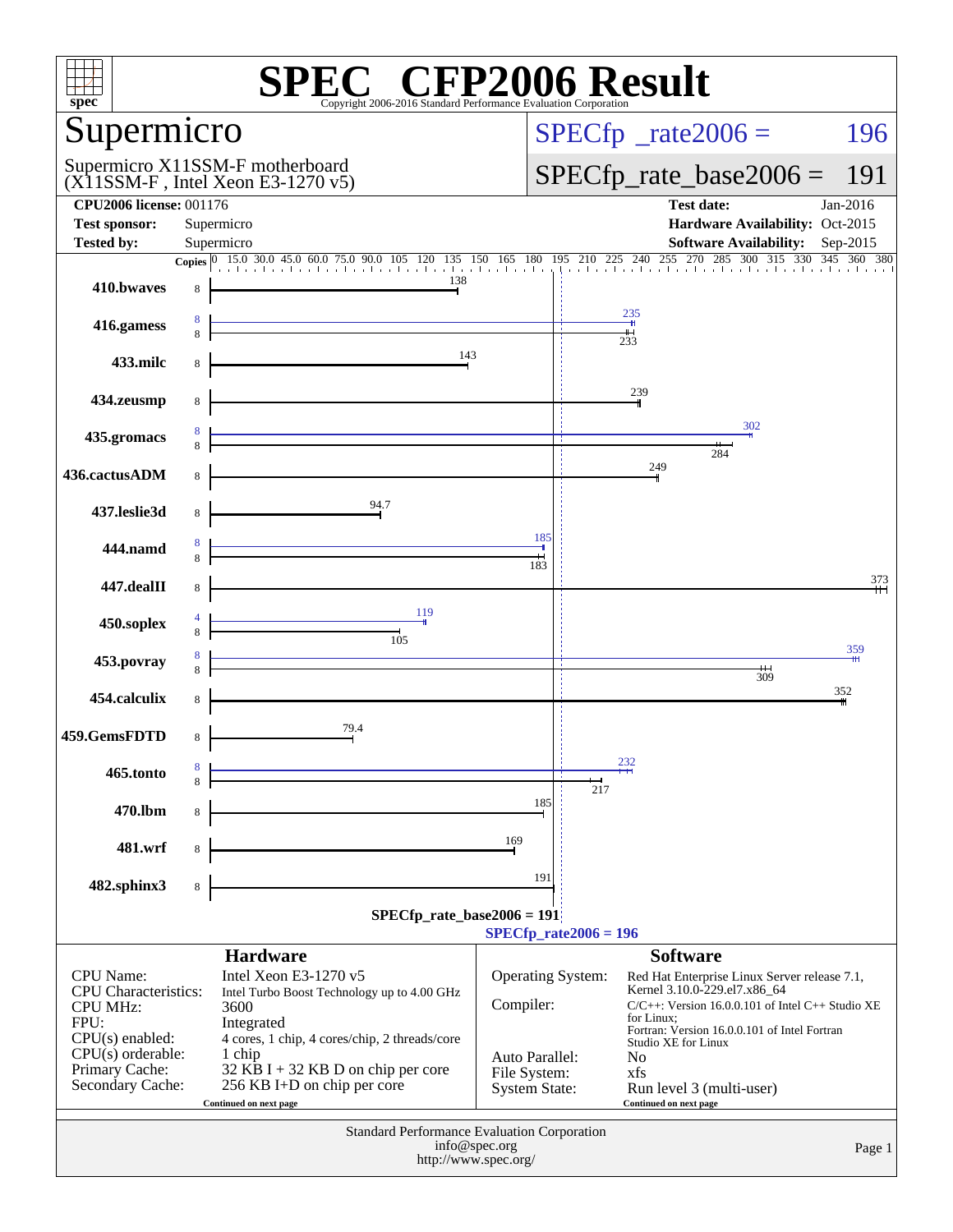

# Supermicro

#### $(X11SSM-F$ , Intel Xeon E3-1270 v5) Supermicro X11SSM-F motherboard

 $SPECTp_rate2006 = 196$ 

### [SPECfp\\_rate\\_base2006 =](http://www.spec.org/auto/cpu2006/Docs/result-fields.html#SPECfpratebase2006) 191

| <b>CPU2006 license: 001176</b> |                                    |                       | <b>Test date:</b><br>$Jan-2016$             |  |  |  |
|--------------------------------|------------------------------------|-----------------------|---------------------------------------------|--|--|--|
| <b>Test sponsor:</b>           | Supermicro                         |                       | Hardware Availability: Oct-2015             |  |  |  |
| <b>Tested by:</b>              | Supermicro                         |                       | <b>Software Availability:</b><br>$Sep-2015$ |  |  |  |
| L3 Cache:                      | 8 MB I+D on chip per chip          | <b>Base Pointers:</b> | $32/64$ -bit                                |  |  |  |
| Other Cache:                   | None                               | Peak Pointers:        | $32/64$ -bit                                |  |  |  |
| Memory:                        | 32 GB (2 x 16 GB 2Rx8 PC4-2133P-E) | Other Software:       | None                                        |  |  |  |
| Disk Subsystem:                | 1 x 400 GB SATA III SSD            |                       |                                             |  |  |  |
| Other Hardware:                | None                               |                       |                                             |  |  |  |

| <b>Results Table</b>                                                                                     |                |                |       |                |       |                |       |                |                |              |                |              |                |              |
|----------------------------------------------------------------------------------------------------------|----------------|----------------|-------|----------------|-------|----------------|-------|----------------|----------------|--------------|----------------|--------------|----------------|--------------|
|                                                                                                          |                |                |       | <b>Base</b>    |       |                |       |                |                |              | <b>Peak</b>    |              |                |              |
| <b>Benchmark</b>                                                                                         | <b>Copies</b>  | <b>Seconds</b> | Ratio | <b>Seconds</b> | Ratio | <b>Seconds</b> | Ratio | <b>Copies</b>  | <b>Seconds</b> | <b>Ratio</b> | <b>Seconds</b> | <b>Ratio</b> | <b>Seconds</b> | <b>Ratio</b> |
| 410.bwayes                                                                                               | 8              | 791            | 137   | 788            | 138   | 788            | 138   | 8              | 791            | 137          | 788            | 138          | 788            | <u>138</u>   |
| 416.gamess                                                                                               | 8              | 664            | 236   | 677            | 232   | 673            | 233   | 8              | 668            | 235          | 663            | 236          | 669            | 234          |
| 433.milc                                                                                                 | 8              | 512            | 143   | 512            | 143   | 512            | 143   | 8              | 512            | 143          | 512            | 143          | 512            | 143          |
| 434.zeusmp                                                                                               | 8              | 306            | 238   | 305            | 239   | 304            | 240   | 8              | 306            | 238          | 305            | 239          | 304            | 240          |
| 435.gromacs                                                                                              | 8              | 203            | 282   | 196            | 291   | 201            | 284   | $\overline{8}$ | 189            | 302          | 190            | 300          | 189            | <u>302</u>   |
| 436.cactusADM                                                                                            | 8              | 383            | 249   | 384            | 249   | 385            | 249   | 8              | 383            | 249          | 384            | 249          | 385            | 249          |
| 437.leslie3d                                                                                             | 8              | 797            | 94.3  | 794            | 94.7  | 794            | 94.7  | 8              | 797            | 94.3         | 794            | 94.7         | 794            | 94.7         |
| 444.namd                                                                                                 | $\overline{8}$ | 351            | 183   | 351            | 183   | 346            | 186   | $\overline{8}$ | 347            | 185          | 345            | 186          | 346            | <u>185</u>   |
| 447.dealII                                                                                               | 8              | 247            | 371   | 246            | 373   | 243            | 377   | $\overline{8}$ | 247            | 371          | 246            | 373          | 243            | 377          |
| 450.soplex                                                                                               | 8              | 634            | 105   | 634            | 105   | 635            | 105   |                | 279            | 120          | 279            | 119          | 281            | 119          |
| 453.povray                                                                                               | 8              | 139            | 307   | 138            | 309   | 136            | 312   | 8              | 118            | 359          | 119            | 358          | 118            | 361          |
| 454.calculix                                                                                             | 8              | 188            | 351   | 187            | 352   | 186            | 354   | $\overline{8}$ | 188            | 351          | 187            | 352          | 186            | 354          |
| 459.GemsFDTD                                                                                             | 8              | 1069           | 79.4  | 1069           | 79.4  | 1070           | 79.3  | $\overline{8}$ | 1069           | 79.4         | 1069           | 79.4         | 1070           | 79.3         |
| 465.tonto                                                                                                | 8              | 373            | 211   | 362            | 217   | 361            | 218   | 8              | 339            | 232          | 345            | 228          | 335            | 235          |
| 470.1bm                                                                                                  | 8              | 593            | 185   | 593            | 185   | 593            | 185   | $\overline{8}$ | 593            | 185          | 593            | 185          | 593            | 185          |
| 481.wrf                                                                                                  | 8              | 529            | 169   | 529            | 169   | 528            | 169   | 8              | 529            | 169          | 529            | 169          | 528            | 169          |
| 482.sphinx3                                                                                              | 8              | 815            | 191   | 817            | 191   | 816            | 191   | $\overline{8}$ | 815            | 191          | 817            | 191          | 816            | <b>191</b>   |
| Results appear in the order in which they were run. Bold underlined text indicates a median measurement. |                |                |       |                |       |                |       |                |                |              |                |              |                |              |

#### **[Submit Notes](http://www.spec.org/auto/cpu2006/Docs/result-fields.html#SubmitNotes)**

 The taskset mechanism was used to bind copies to processors. The config file option 'submit' was used to generate taskset commands to bind each copy to a specific processor. For details, please see the config file.

#### **[Operating System Notes](http://www.spec.org/auto/cpu2006/Docs/result-fields.html#OperatingSystemNotes)**

Stack size set to unlimited using "ulimit -s unlimited"

#### **[Platform Notes](http://www.spec.org/auto/cpu2006/Docs/result-fields.html#PlatformNotes)**

As tested, the system used a Supermicro CSE-113MFAC2-R606CB chassis. The chassis is configured with 2 PWS-606P-1R redundant power supply, 1 SNK-P0046P heatsink, as well as 4 FAN-0154L4 middle cooling fan.

Continued on next page

Standard Performance Evaluation Corporation [info@spec.org](mailto:info@spec.org) <http://www.spec.org/>

Page 2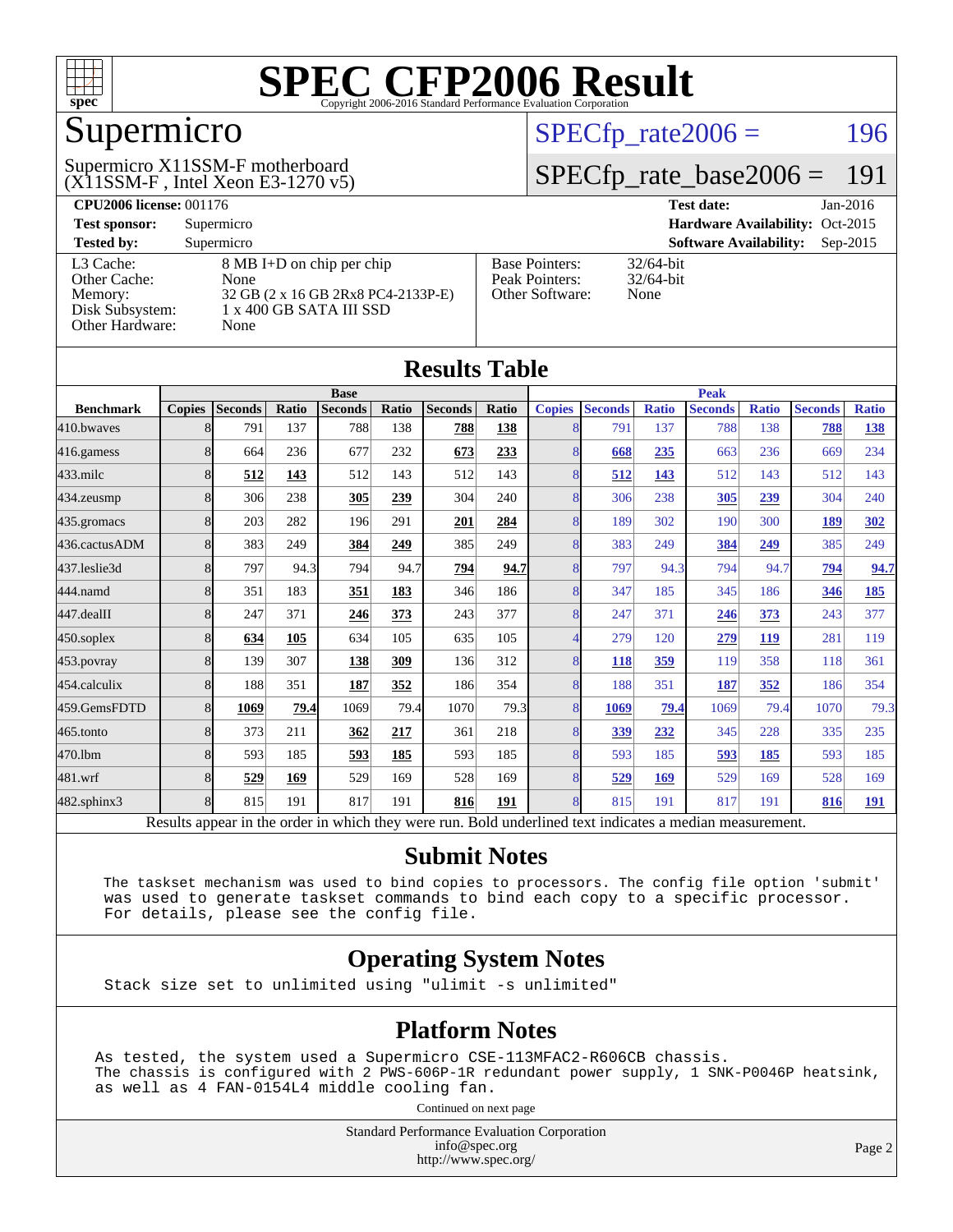

#### Supermicro

 $SPECTp\_rate2006 = 196$ 

(X11SSM-F , Intel Xeon E3-1270 v5) Supermicro X11SSM-F motherboard

[SPECfp\\_rate\\_base2006 =](http://www.spec.org/auto/cpu2006/Docs/result-fields.html#SPECfpratebase2006) 191

**[CPU2006 license:](http://www.spec.org/auto/cpu2006/Docs/result-fields.html#CPU2006license)** 001176 **[Test date:](http://www.spec.org/auto/cpu2006/Docs/result-fields.html#Testdate)** Jan-2016 **[Test sponsor:](http://www.spec.org/auto/cpu2006/Docs/result-fields.html#Testsponsor)** Supermicro Supermicro **[Hardware Availability:](http://www.spec.org/auto/cpu2006/Docs/result-fields.html#HardwareAvailability)** Oct-2015 **[Tested by:](http://www.spec.org/auto/cpu2006/Docs/result-fields.html#Testedby)** Supermicro **Supermicro [Software Availability:](http://www.spec.org/auto/cpu2006/Docs/result-fields.html#SoftwareAvailability)** Sep-2015

#### **[Platform Notes \(Continued\)](http://www.spec.org/auto/cpu2006/Docs/result-fields.html#PlatformNotes)**

Standard Performance Evaluation Corporation [info@spec.org](mailto:info@spec.org) <http://www.spec.org/> Page 3 Sysinfo program /usr/cpu2006/config/sysinfo.rev6914 \$Rev: 6914 \$ \$Date:: 2014-06-25 #\$ e3fbb8667b5a285932ceab81e28219e1 running on X10SRA-01 Sun Jan 10 12:59:18 2016 This section contains SUT (System Under Test) info as seen by some common utilities. To remove or add to this section, see: <http://www.spec.org/cpu2006/Docs/config.html#sysinfo> From /proc/cpuinfo model name : Intel(R) Xeon(R) CPU E3-1270 v5 @ 3.60GHz 1 "physical id"s (chips) 8 "processors" cores, siblings (Caution: counting these is hw and system dependent. The following excerpts from /proc/cpuinfo might not be reliable. Use with caution.) cpu cores : 4 siblings : 8 physical 0: cores 0 1 2 3 cache size : 8192 KB From /proc/meminfo MemTotal: 32768216 kB HugePages\_Total: 0 Hugepagesize: 2048 kB From /etc/\*release\* /etc/\*version\* os-release: NAME="Red Hat Enterprise Linux Server" VERSION="7.1 (Maipo)" ID="rhel" ID\_LIKE="fedora" VERSION\_ID="7.1" PRETTY\_NAME="Red Hat Enterprise Linux Server 7.1 (Maipo)" ANSI\_COLOR="0;31" CPE\_NAME="cpe:/o:redhat:enterprise\_linux:7.1:GA:server" redhat-release: Red Hat Enterprise Linux Server release 7.1 (Maipo) system-release: Red Hat Enterprise Linux Server release 7.1 (Maipo) system-release-cpe: cpe:/o:redhat:enterprise\_linux:7.1:ga:server uname -a: Linux X10SRA-01 3.10.0-229.el7.x86\_64 #1 SMP Thu Jan 29 18:37:38 EST 2015 x86\_64 x86\_64 x86\_64 GNU/Linux run-level 3 Jan 10 01:22 SPEC is set to: /usr/cpu2006<br>Filesystem Type Size Filesystem Type Size Used Avail Use% Mounted on<br>/dev/sda2 xfs 183G 13G 170G 7% / /dev/sda2 xfs 183G 13G 170G 7% / Additional information from dmidecode: Warning: Use caution when you interpret this section. The 'dmidecode' program reads system data which is "intended to allow hardware to be accurately Continued on next page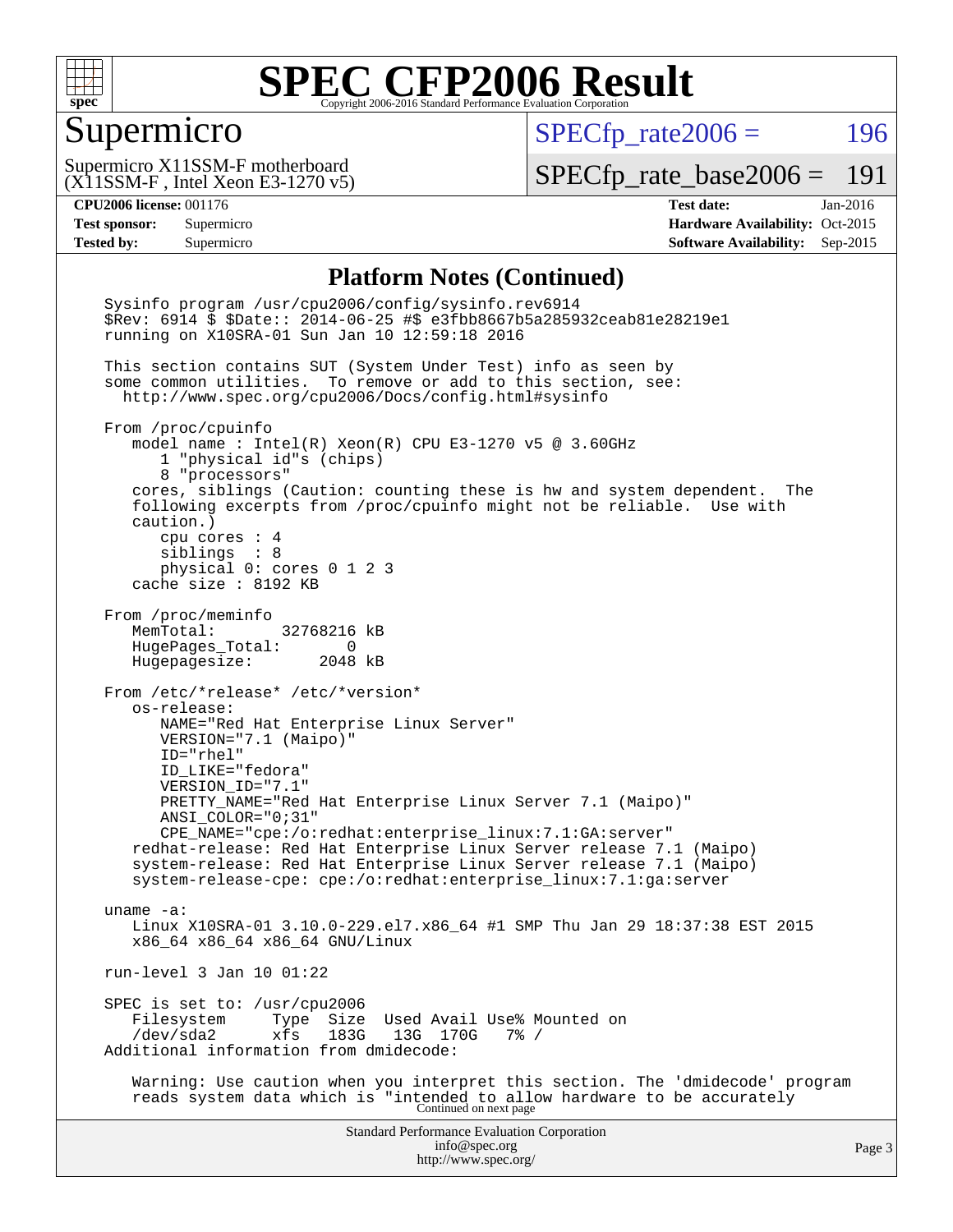

#### Supermicro

 $SPECTp\_rate2006 = 196$ 

(X11SSM-F , Intel Xeon E3-1270 v5) Supermicro X11SSM-F motherboard

[SPECfp\\_rate\\_base2006 =](http://www.spec.org/auto/cpu2006/Docs/result-fields.html#SPECfpratebase2006) 191

**[CPU2006 license:](http://www.spec.org/auto/cpu2006/Docs/result-fields.html#CPU2006license)** 001176 **[Test date:](http://www.spec.org/auto/cpu2006/Docs/result-fields.html#Testdate)** Jan-2016 **[Test sponsor:](http://www.spec.org/auto/cpu2006/Docs/result-fields.html#Testsponsor)** Supermicro Supermicro **[Hardware Availability:](http://www.spec.org/auto/cpu2006/Docs/result-fields.html#HardwareAvailability)** Oct-2015 **[Tested by:](http://www.spec.org/auto/cpu2006/Docs/result-fields.html#Testedby)** Supermicro **Supermicro [Software Availability:](http://www.spec.org/auto/cpu2006/Docs/result-fields.html#SoftwareAvailability)** Sep-2015

#### **[Platform Notes \(Continued\)](http://www.spec.org/auto/cpu2006/Docs/result-fields.html#PlatformNotes)**

 determined", but the intent may not be met, as there are frequent changes to hardware, firmware, and the "DMTF SMBIOS" standard.

 BIOS American Megatrends Inc. 1.0b 12/22/2015 Memory: 2x Not Specified Not Specified 2x Samsung M391A2K43BB1-CPB 16 GB 2 rank 2133 MHz

(End of data from sysinfo program)

#### **[General Notes](http://www.spec.org/auto/cpu2006/Docs/result-fields.html#GeneralNotes)**

Environment variables set by runspec before the start of the run: LD LIBRARY\_PATH = "/usr/cpu2006/libs/32:/usr/cpu2006/libs/64:/usr/cpu2006/sh"

 Binaries compiled on a system with 1x Intel Core i5-4670K CPU + 32GB memory using RedHat EL 7.1 Transparent Huge Pages enabled with: echo always > /sys/kernel/mm/transparent\_hugepage/enabled

**[Base Compiler Invocation](http://www.spec.org/auto/cpu2006/Docs/result-fields.html#BaseCompilerInvocation)**

[C benchmarks](http://www.spec.org/auto/cpu2006/Docs/result-fields.html#Cbenchmarks):  $icc$   $-m64$ 

[C++ benchmarks:](http://www.spec.org/auto/cpu2006/Docs/result-fields.html#CXXbenchmarks) [icpc -m64](http://www.spec.org/cpu2006/results/res2016q1/cpu2006-20160111-38647.flags.html#user_CXXbase_intel_icpc_64bit_bedb90c1146cab66620883ef4f41a67e)

[Fortran benchmarks](http://www.spec.org/auto/cpu2006/Docs/result-fields.html#Fortranbenchmarks): [ifort -m64](http://www.spec.org/cpu2006/results/res2016q1/cpu2006-20160111-38647.flags.html#user_FCbase_intel_ifort_64bit_ee9d0fb25645d0210d97eb0527dcc06e)

[Benchmarks using both Fortran and C](http://www.spec.org/auto/cpu2006/Docs/result-fields.html#BenchmarksusingbothFortranandC): [icc -m64](http://www.spec.org/cpu2006/results/res2016q1/cpu2006-20160111-38647.flags.html#user_CC_FCbase_intel_icc_64bit_0b7121f5ab7cfabee23d88897260401c) [ifort -m64](http://www.spec.org/cpu2006/results/res2016q1/cpu2006-20160111-38647.flags.html#user_CC_FCbase_intel_ifort_64bit_ee9d0fb25645d0210d97eb0527dcc06e)

### **[Base Portability Flags](http://www.spec.org/auto/cpu2006/Docs/result-fields.html#BasePortabilityFlags)**

 410.bwaves: [-DSPEC\\_CPU\\_LP64](http://www.spec.org/cpu2006/results/res2016q1/cpu2006-20160111-38647.flags.html#suite_basePORTABILITY410_bwaves_DSPEC_CPU_LP64) 416.gamess: [-DSPEC\\_CPU\\_LP64](http://www.spec.org/cpu2006/results/res2016q1/cpu2006-20160111-38647.flags.html#suite_basePORTABILITY416_gamess_DSPEC_CPU_LP64) 433.milc: [-DSPEC\\_CPU\\_LP64](http://www.spec.org/cpu2006/results/res2016q1/cpu2006-20160111-38647.flags.html#suite_basePORTABILITY433_milc_DSPEC_CPU_LP64) 434.zeusmp: [-DSPEC\\_CPU\\_LP64](http://www.spec.org/cpu2006/results/res2016q1/cpu2006-20160111-38647.flags.html#suite_basePORTABILITY434_zeusmp_DSPEC_CPU_LP64) 435.gromacs: [-DSPEC\\_CPU\\_LP64](http://www.spec.org/cpu2006/results/res2016q1/cpu2006-20160111-38647.flags.html#suite_basePORTABILITY435_gromacs_DSPEC_CPU_LP64) [-nofor\\_main](http://www.spec.org/cpu2006/results/res2016q1/cpu2006-20160111-38647.flags.html#user_baseLDPORTABILITY435_gromacs_f-nofor_main) 436.cactusADM: [-DSPEC\\_CPU\\_LP64](http://www.spec.org/cpu2006/results/res2016q1/cpu2006-20160111-38647.flags.html#suite_basePORTABILITY436_cactusADM_DSPEC_CPU_LP64) [-nofor\\_main](http://www.spec.org/cpu2006/results/res2016q1/cpu2006-20160111-38647.flags.html#user_baseLDPORTABILITY436_cactusADM_f-nofor_main) 437.leslie3d: [-DSPEC\\_CPU\\_LP64](http://www.spec.org/cpu2006/results/res2016q1/cpu2006-20160111-38647.flags.html#suite_basePORTABILITY437_leslie3d_DSPEC_CPU_LP64) 444.namd: [-DSPEC\\_CPU\\_LP64](http://www.spec.org/cpu2006/results/res2016q1/cpu2006-20160111-38647.flags.html#suite_basePORTABILITY444_namd_DSPEC_CPU_LP64) 447.dealII: [-DSPEC\\_CPU\\_LP64](http://www.spec.org/cpu2006/results/res2016q1/cpu2006-20160111-38647.flags.html#suite_basePORTABILITY447_dealII_DSPEC_CPU_LP64) 450.soplex: [-DSPEC\\_CPU\\_LP64](http://www.spec.org/cpu2006/results/res2016q1/cpu2006-20160111-38647.flags.html#suite_basePORTABILITY450_soplex_DSPEC_CPU_LP64)

Continued on next page

Standard Performance Evaluation Corporation [info@spec.org](mailto:info@spec.org) <http://www.spec.org/>

Page 4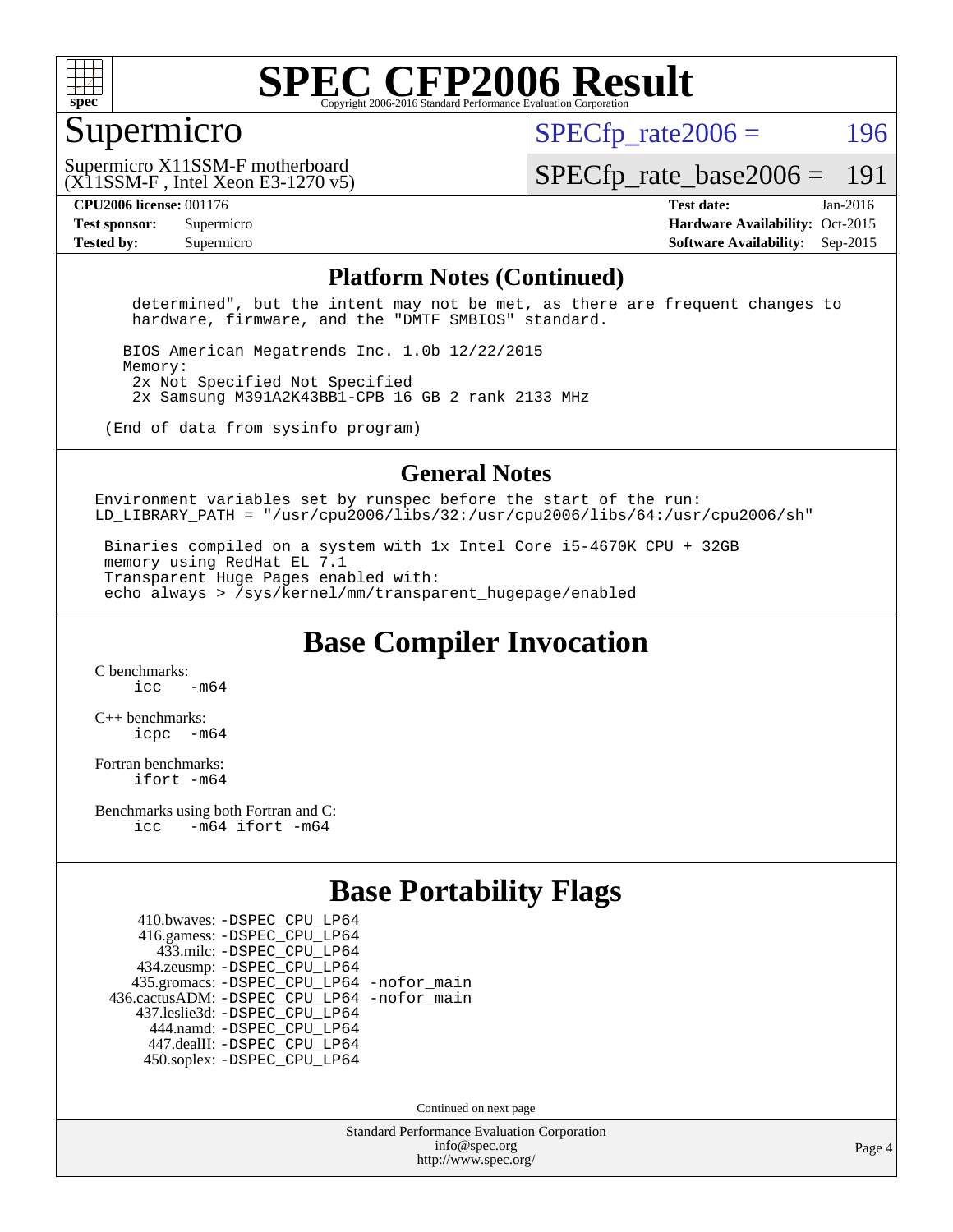

### Supermicro

 $SPECTp\_rate2006 = 196$ 

(X11SSM-F , Intel Xeon E3-1270 v5) Supermicro X11SSM-F motherboard

[SPECfp\\_rate\\_base2006 =](http://www.spec.org/auto/cpu2006/Docs/result-fields.html#SPECfpratebase2006) 191

**[CPU2006 license:](http://www.spec.org/auto/cpu2006/Docs/result-fields.html#CPU2006license)** 001176 **[Test date:](http://www.spec.org/auto/cpu2006/Docs/result-fields.html#Testdate)** Jan-2016 **[Test sponsor:](http://www.spec.org/auto/cpu2006/Docs/result-fields.html#Testsponsor)** Supermicro Supermicro **[Hardware Availability:](http://www.spec.org/auto/cpu2006/Docs/result-fields.html#HardwareAvailability)** Oct-2015 **[Tested by:](http://www.spec.org/auto/cpu2006/Docs/result-fields.html#Testedby)** Supermicro **Supermicro [Software Availability:](http://www.spec.org/auto/cpu2006/Docs/result-fields.html#SoftwareAvailability)** Sep-2015

### **[Base Portability Flags \(Continued\)](http://www.spec.org/auto/cpu2006/Docs/result-fields.html#BasePortabilityFlags)**

 453.povray: [-DSPEC\\_CPU\\_LP64](http://www.spec.org/cpu2006/results/res2016q1/cpu2006-20160111-38647.flags.html#suite_basePORTABILITY453_povray_DSPEC_CPU_LP64) 454.calculix: [-DSPEC\\_CPU\\_LP64](http://www.spec.org/cpu2006/results/res2016q1/cpu2006-20160111-38647.flags.html#suite_basePORTABILITY454_calculix_DSPEC_CPU_LP64) [-nofor\\_main](http://www.spec.org/cpu2006/results/res2016q1/cpu2006-20160111-38647.flags.html#user_baseLDPORTABILITY454_calculix_f-nofor_main) 459.GemsFDTD: [-DSPEC\\_CPU\\_LP64](http://www.spec.org/cpu2006/results/res2016q1/cpu2006-20160111-38647.flags.html#suite_basePORTABILITY459_GemsFDTD_DSPEC_CPU_LP64)

 465.tonto: [-DSPEC\\_CPU\\_LP64](http://www.spec.org/cpu2006/results/res2016q1/cpu2006-20160111-38647.flags.html#suite_basePORTABILITY465_tonto_DSPEC_CPU_LP64) 470.lbm: [-DSPEC\\_CPU\\_LP64](http://www.spec.org/cpu2006/results/res2016q1/cpu2006-20160111-38647.flags.html#suite_basePORTABILITY470_lbm_DSPEC_CPU_LP64)

 481.wrf: [-DSPEC\\_CPU\\_LP64](http://www.spec.org/cpu2006/results/res2016q1/cpu2006-20160111-38647.flags.html#suite_basePORTABILITY481_wrf_DSPEC_CPU_LP64) [-DSPEC\\_CPU\\_CASE\\_FLAG](http://www.spec.org/cpu2006/results/res2016q1/cpu2006-20160111-38647.flags.html#b481.wrf_baseCPORTABILITY_DSPEC_CPU_CASE_FLAG) [-DSPEC\\_CPU\\_LINUX](http://www.spec.org/cpu2006/results/res2016q1/cpu2006-20160111-38647.flags.html#b481.wrf_baseCPORTABILITY_DSPEC_CPU_LINUX) 482.sphinx3: [-DSPEC\\_CPU\\_LP64](http://www.spec.org/cpu2006/results/res2016q1/cpu2006-20160111-38647.flags.html#suite_basePORTABILITY482_sphinx3_DSPEC_CPU_LP64)

#### **[Base Optimization Flags](http://www.spec.org/auto/cpu2006/Docs/result-fields.html#BaseOptimizationFlags)**

[C benchmarks](http://www.spec.org/auto/cpu2006/Docs/result-fields.html#Cbenchmarks):

[-xCORE-AVX2](http://www.spec.org/cpu2006/results/res2016q1/cpu2006-20160111-38647.flags.html#user_CCbase_f-xAVX2_5f5fc0cbe2c9f62c816d3e45806c70d7) [-ipo](http://www.spec.org/cpu2006/results/res2016q1/cpu2006-20160111-38647.flags.html#user_CCbase_f-ipo) [-O3](http://www.spec.org/cpu2006/results/res2016q1/cpu2006-20160111-38647.flags.html#user_CCbase_f-O3) [-no-prec-div](http://www.spec.org/cpu2006/results/res2016q1/cpu2006-20160111-38647.flags.html#user_CCbase_f-no-prec-div) [-opt-prefetch](http://www.spec.org/cpu2006/results/res2016q1/cpu2006-20160111-38647.flags.html#user_CCbase_f-opt-prefetch) [-auto-p32](http://www.spec.org/cpu2006/results/res2016q1/cpu2006-20160111-38647.flags.html#user_CCbase_f-auto-p32) [-ansi-alias](http://www.spec.org/cpu2006/results/res2016q1/cpu2006-20160111-38647.flags.html#user_CCbase_f-ansi-alias) [-opt-mem-layout-trans=3](http://www.spec.org/cpu2006/results/res2016q1/cpu2006-20160111-38647.flags.html#user_CCbase_f-opt-mem-layout-trans_a7b82ad4bd7abf52556d4961a2ae94d5)

[C++ benchmarks:](http://www.spec.org/auto/cpu2006/Docs/result-fields.html#CXXbenchmarks)

[-xCORE-AVX2](http://www.spec.org/cpu2006/results/res2016q1/cpu2006-20160111-38647.flags.html#user_CXXbase_f-xAVX2_5f5fc0cbe2c9f62c816d3e45806c70d7) [-ipo](http://www.spec.org/cpu2006/results/res2016q1/cpu2006-20160111-38647.flags.html#user_CXXbase_f-ipo) [-O3](http://www.spec.org/cpu2006/results/res2016q1/cpu2006-20160111-38647.flags.html#user_CXXbase_f-O3) [-no-prec-div](http://www.spec.org/cpu2006/results/res2016q1/cpu2006-20160111-38647.flags.html#user_CXXbase_f-no-prec-div) [-opt-prefetch](http://www.spec.org/cpu2006/results/res2016q1/cpu2006-20160111-38647.flags.html#user_CXXbase_f-opt-prefetch) [-auto-p32](http://www.spec.org/cpu2006/results/res2016q1/cpu2006-20160111-38647.flags.html#user_CXXbase_f-auto-p32) [-ansi-alias](http://www.spec.org/cpu2006/results/res2016q1/cpu2006-20160111-38647.flags.html#user_CXXbase_f-ansi-alias) [-opt-mem-layout-trans=3](http://www.spec.org/cpu2006/results/res2016q1/cpu2006-20160111-38647.flags.html#user_CXXbase_f-opt-mem-layout-trans_a7b82ad4bd7abf52556d4961a2ae94d5)

[Fortran benchmarks](http://www.spec.org/auto/cpu2006/Docs/result-fields.html#Fortranbenchmarks): [-xCORE-AVX2](http://www.spec.org/cpu2006/results/res2016q1/cpu2006-20160111-38647.flags.html#user_FCbase_f-xAVX2_5f5fc0cbe2c9f62c816d3e45806c70d7) [-ipo](http://www.spec.org/cpu2006/results/res2016q1/cpu2006-20160111-38647.flags.html#user_FCbase_f-ipo) [-O3](http://www.spec.org/cpu2006/results/res2016q1/cpu2006-20160111-38647.flags.html#user_FCbase_f-O3) [-no-prec-div](http://www.spec.org/cpu2006/results/res2016q1/cpu2006-20160111-38647.flags.html#user_FCbase_f-no-prec-div) [-opt-prefetch](http://www.spec.org/cpu2006/results/res2016q1/cpu2006-20160111-38647.flags.html#user_FCbase_f-opt-prefetch)

[Benchmarks using both Fortran and C](http://www.spec.org/auto/cpu2006/Docs/result-fields.html#BenchmarksusingbothFortranandC): [-xCORE-AVX2](http://www.spec.org/cpu2006/results/res2016q1/cpu2006-20160111-38647.flags.html#user_CC_FCbase_f-xAVX2_5f5fc0cbe2c9f62c816d3e45806c70d7) [-ipo](http://www.spec.org/cpu2006/results/res2016q1/cpu2006-20160111-38647.flags.html#user_CC_FCbase_f-ipo) [-O3](http://www.spec.org/cpu2006/results/res2016q1/cpu2006-20160111-38647.flags.html#user_CC_FCbase_f-O3) [-no-prec-div](http://www.spec.org/cpu2006/results/res2016q1/cpu2006-20160111-38647.flags.html#user_CC_FCbase_f-no-prec-div) [-opt-prefetch](http://www.spec.org/cpu2006/results/res2016q1/cpu2006-20160111-38647.flags.html#user_CC_FCbase_f-opt-prefetch) [-auto-p32](http://www.spec.org/cpu2006/results/res2016q1/cpu2006-20160111-38647.flags.html#user_CC_FCbase_f-auto-p32) [-ansi-alias](http://www.spec.org/cpu2006/results/res2016q1/cpu2006-20160111-38647.flags.html#user_CC_FCbase_f-ansi-alias) [-opt-mem-layout-trans=3](http://www.spec.org/cpu2006/results/res2016q1/cpu2006-20160111-38647.flags.html#user_CC_FCbase_f-opt-mem-layout-trans_a7b82ad4bd7abf52556d4961a2ae94d5)

### **[Peak Compiler Invocation](http://www.spec.org/auto/cpu2006/Docs/result-fields.html#PeakCompilerInvocation)**

[C benchmarks](http://www.spec.org/auto/cpu2006/Docs/result-fields.html#Cbenchmarks):  $\text{icc}$   $-\text{m64}$ 

[C++ benchmarks \(except as noted below\):](http://www.spec.org/auto/cpu2006/Docs/result-fields.html#CXXbenchmarksexceptasnotedbelow) [icpc -m64](http://www.spec.org/cpu2006/results/res2016q1/cpu2006-20160111-38647.flags.html#user_CXXpeak_intel_icpc_64bit_bedb90c1146cab66620883ef4f41a67e)

450.soplex: [icpc -m32 -L/opt/intel/compilers\\_and\\_libraries\\_2016/linux/compiler/lib/ia32\\_lin](http://www.spec.org/cpu2006/results/res2016q1/cpu2006-20160111-38647.flags.html#user_peakCXXLD450_soplex_intel_icpc_b4f50a394bdb4597aa5879c16bc3f5c5)

[Fortran benchmarks](http://www.spec.org/auto/cpu2006/Docs/result-fields.html#Fortranbenchmarks): [ifort -m64](http://www.spec.org/cpu2006/results/res2016q1/cpu2006-20160111-38647.flags.html#user_FCpeak_intel_ifort_64bit_ee9d0fb25645d0210d97eb0527dcc06e)

[Benchmarks using both Fortran and C](http://www.spec.org/auto/cpu2006/Docs/result-fields.html#BenchmarksusingbothFortranandC): [icc -m64](http://www.spec.org/cpu2006/results/res2016q1/cpu2006-20160111-38647.flags.html#user_CC_FCpeak_intel_icc_64bit_0b7121f5ab7cfabee23d88897260401c) [ifort -m64](http://www.spec.org/cpu2006/results/res2016q1/cpu2006-20160111-38647.flags.html#user_CC_FCpeak_intel_ifort_64bit_ee9d0fb25645d0210d97eb0527dcc06e)

> Standard Performance Evaluation Corporation [info@spec.org](mailto:info@spec.org) <http://www.spec.org/>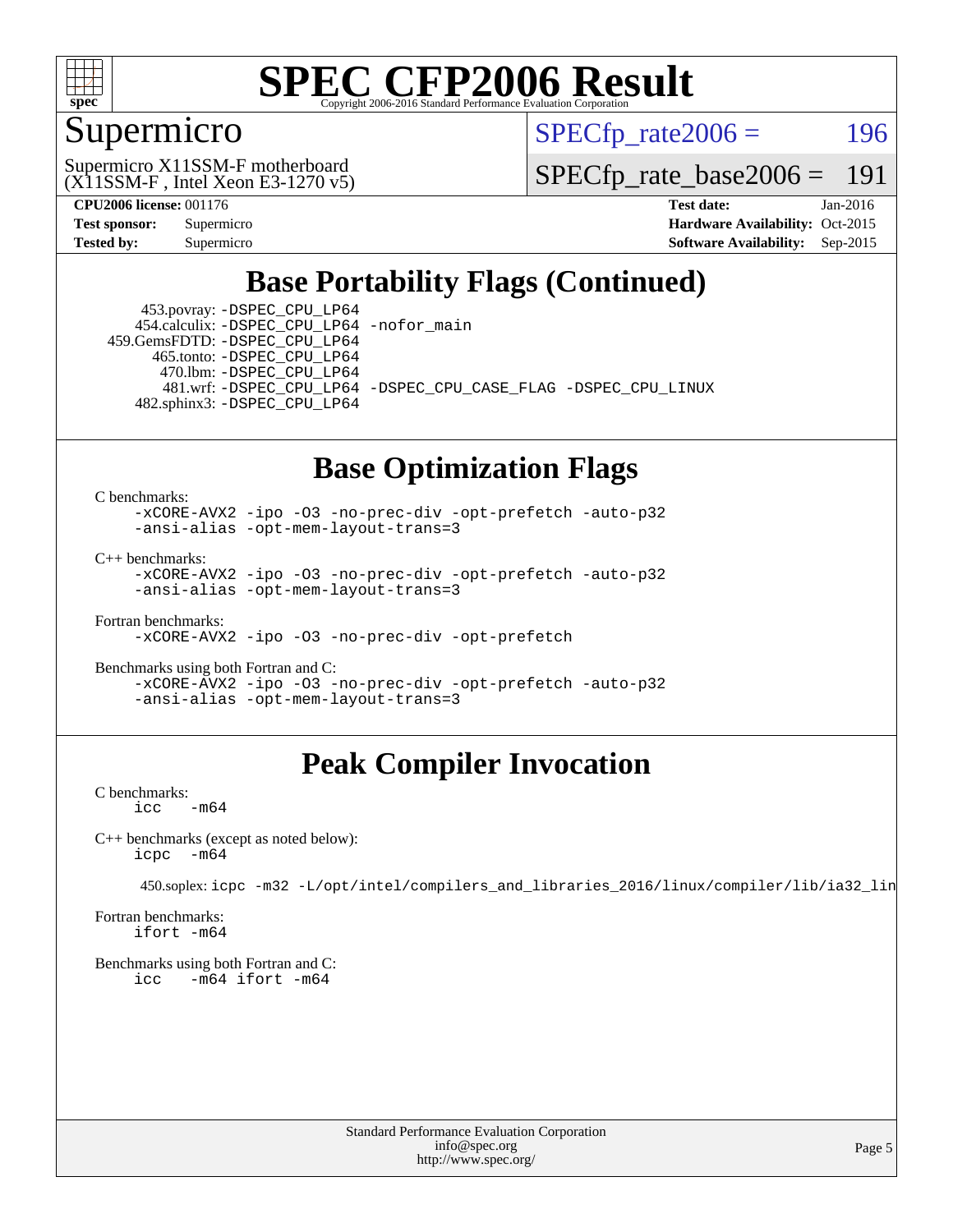

### Supermicro

 $SPECTp\_rate2006 = 196$ 

(X11SSM-F , Intel Xeon E3-1270 v5) Supermicro X11SSM-F motherboard

[SPECfp\\_rate\\_base2006 =](http://www.spec.org/auto/cpu2006/Docs/result-fields.html#SPECfpratebase2006) 191

| Test sponsor:     | Supermicro |
|-------------------|------------|
| <b>Tested by:</b> | Supermicro |

**[CPU2006 license:](http://www.spec.org/auto/cpu2006/Docs/result-fields.html#CPU2006license)** 001176 **[Test date:](http://www.spec.org/auto/cpu2006/Docs/result-fields.html#Testdate)** Jan-2016 **[Hardware Availability:](http://www.spec.org/auto/cpu2006/Docs/result-fields.html#HardwareAvailability)** Oct-2015 **[Software Availability:](http://www.spec.org/auto/cpu2006/Docs/result-fields.html#SoftwareAvailability)** Sep-2015

### **[Peak Portability Flags](http://www.spec.org/auto/cpu2006/Docs/result-fields.html#PeakPortabilityFlags)**

 410.bwaves: [-DSPEC\\_CPU\\_LP64](http://www.spec.org/cpu2006/results/res2016q1/cpu2006-20160111-38647.flags.html#suite_peakPORTABILITY410_bwaves_DSPEC_CPU_LP64) 416.gamess: [-DSPEC\\_CPU\\_LP64](http://www.spec.org/cpu2006/results/res2016q1/cpu2006-20160111-38647.flags.html#suite_peakPORTABILITY416_gamess_DSPEC_CPU_LP64) 433.milc: [-DSPEC\\_CPU\\_LP64](http://www.spec.org/cpu2006/results/res2016q1/cpu2006-20160111-38647.flags.html#suite_peakPORTABILITY433_milc_DSPEC_CPU_LP64) 434.zeusmp: [-DSPEC\\_CPU\\_LP64](http://www.spec.org/cpu2006/results/res2016q1/cpu2006-20160111-38647.flags.html#suite_peakPORTABILITY434_zeusmp_DSPEC_CPU_LP64) 435.gromacs: [-DSPEC\\_CPU\\_LP64](http://www.spec.org/cpu2006/results/res2016q1/cpu2006-20160111-38647.flags.html#suite_peakPORTABILITY435_gromacs_DSPEC_CPU_LP64) [-nofor\\_main](http://www.spec.org/cpu2006/results/res2016q1/cpu2006-20160111-38647.flags.html#user_peakLDPORTABILITY435_gromacs_f-nofor_main) 436.cactusADM: [-DSPEC\\_CPU\\_LP64](http://www.spec.org/cpu2006/results/res2016q1/cpu2006-20160111-38647.flags.html#suite_peakPORTABILITY436_cactusADM_DSPEC_CPU_LP64) [-nofor\\_main](http://www.spec.org/cpu2006/results/res2016q1/cpu2006-20160111-38647.flags.html#user_peakLDPORTABILITY436_cactusADM_f-nofor_main) 437.leslie3d: [-DSPEC\\_CPU\\_LP64](http://www.spec.org/cpu2006/results/res2016q1/cpu2006-20160111-38647.flags.html#suite_peakPORTABILITY437_leslie3d_DSPEC_CPU_LP64) 444.namd: [-DSPEC\\_CPU\\_LP64](http://www.spec.org/cpu2006/results/res2016q1/cpu2006-20160111-38647.flags.html#suite_peakPORTABILITY444_namd_DSPEC_CPU_LP64) 447.dealII: [-DSPEC\\_CPU\\_LP64](http://www.spec.org/cpu2006/results/res2016q1/cpu2006-20160111-38647.flags.html#suite_peakPORTABILITY447_dealII_DSPEC_CPU_LP64) 450.soplex: [-D\\_FILE\\_OFFSET\\_BITS=64](http://www.spec.org/cpu2006/results/res2016q1/cpu2006-20160111-38647.flags.html#user_peakPORTABILITY450_soplex_file_offset_bits_64_438cf9856305ebd76870a2c6dc2689ab) 453.povray: [-DSPEC\\_CPU\\_LP64](http://www.spec.org/cpu2006/results/res2016q1/cpu2006-20160111-38647.flags.html#suite_peakPORTABILITY453_povray_DSPEC_CPU_LP64) 454.calculix: [-DSPEC\\_CPU\\_LP64](http://www.spec.org/cpu2006/results/res2016q1/cpu2006-20160111-38647.flags.html#suite_peakPORTABILITY454_calculix_DSPEC_CPU_LP64) [-nofor\\_main](http://www.spec.org/cpu2006/results/res2016q1/cpu2006-20160111-38647.flags.html#user_peakLDPORTABILITY454_calculix_f-nofor_main) 459.GemsFDTD: [-DSPEC\\_CPU\\_LP64](http://www.spec.org/cpu2006/results/res2016q1/cpu2006-20160111-38647.flags.html#suite_peakPORTABILITY459_GemsFDTD_DSPEC_CPU_LP64) 465.tonto: [-DSPEC\\_CPU\\_LP64](http://www.spec.org/cpu2006/results/res2016q1/cpu2006-20160111-38647.flags.html#suite_peakPORTABILITY465_tonto_DSPEC_CPU_LP64) 470.lbm: [-DSPEC\\_CPU\\_LP64](http://www.spec.org/cpu2006/results/res2016q1/cpu2006-20160111-38647.flags.html#suite_peakPORTABILITY470_lbm_DSPEC_CPU_LP64) 481.wrf: [-DSPEC\\_CPU\\_LP64](http://www.spec.org/cpu2006/results/res2016q1/cpu2006-20160111-38647.flags.html#suite_peakPORTABILITY481_wrf_DSPEC_CPU_LP64) [-DSPEC\\_CPU\\_CASE\\_FLAG](http://www.spec.org/cpu2006/results/res2016q1/cpu2006-20160111-38647.flags.html#b481.wrf_peakCPORTABILITY_DSPEC_CPU_CASE_FLAG) [-DSPEC\\_CPU\\_LINUX](http://www.spec.org/cpu2006/results/res2016q1/cpu2006-20160111-38647.flags.html#b481.wrf_peakCPORTABILITY_DSPEC_CPU_LINUX) 482.sphinx3: [-DSPEC\\_CPU\\_LP64](http://www.spec.org/cpu2006/results/res2016q1/cpu2006-20160111-38647.flags.html#suite_peakPORTABILITY482_sphinx3_DSPEC_CPU_LP64)

### **[Peak Optimization Flags](http://www.spec.org/auto/cpu2006/Docs/result-fields.html#PeakOptimizationFlags)**

[C benchmarks](http://www.spec.org/auto/cpu2006/Docs/result-fields.html#Cbenchmarks):

 433.milc: basepeak = yes  $470.1$ bm: basepeak = yes  $482$ .sphinx3: basepeak = yes

#### [C++ benchmarks:](http://www.spec.org/auto/cpu2006/Docs/result-fields.html#CXXbenchmarks)

 444.namd: [-xCORE-AVX2](http://www.spec.org/cpu2006/results/res2016q1/cpu2006-20160111-38647.flags.html#user_peakPASS2_CXXFLAGSPASS2_LDFLAGS444_namd_f-xAVX2_5f5fc0cbe2c9f62c816d3e45806c70d7)(pass 2) [-prof-gen:threadsafe](http://www.spec.org/cpu2006/results/res2016q1/cpu2006-20160111-38647.flags.html#user_peakPASS1_CXXFLAGSPASS1_LDFLAGS444_namd_prof_gen_21a26eb79f378b550acd7bec9fe4467a)(pass 1)  $-i\text{po}(pass 2) -03(pass 2) -no-prec-div(pass 2)$  $-i\text{po}(pass 2) -03(pass 2) -no-prec-div(pass 2)$  $-i\text{po}(pass 2) -03(pass 2) -no-prec-div(pass 2)$ [-par-num-threads=1](http://www.spec.org/cpu2006/results/res2016q1/cpu2006-20160111-38647.flags.html#user_peakPASS1_CXXFLAGSPASS1_LDFLAGS444_namd_par_num_threads_786a6ff141b4e9e90432e998842df6c2)(pass 1) [-opt-mem-layout-trans=3](http://www.spec.org/cpu2006/results/res2016q1/cpu2006-20160111-38647.flags.html#user_peakPASS2_CXXFLAGS444_namd_f-opt-mem-layout-trans_a7b82ad4bd7abf52556d4961a2ae94d5)(pass 2) [-prof-use](http://www.spec.org/cpu2006/results/res2016q1/cpu2006-20160111-38647.flags.html#user_peakPASS2_CXXFLAGSPASS2_LDFLAGS444_namd_prof_use_bccf7792157ff70d64e32fe3e1250b55)(pass 2) [-fno-alias](http://www.spec.org/cpu2006/results/res2016q1/cpu2006-20160111-38647.flags.html#user_peakCXXOPTIMIZE444_namd_f-no-alias_694e77f6c5a51e658e82ccff53a9e63a) [-auto-ilp32](http://www.spec.org/cpu2006/results/res2016q1/cpu2006-20160111-38647.flags.html#user_peakCXXOPTIMIZE444_namd_f-auto-ilp32)

447.dealII: basepeak = yes

 450.soplex: [-xCORE-AVX2](http://www.spec.org/cpu2006/results/res2016q1/cpu2006-20160111-38647.flags.html#user_peakPASS2_CXXFLAGSPASS2_LDFLAGS450_soplex_f-xAVX2_5f5fc0cbe2c9f62c816d3e45806c70d7)(pass 2) [-prof-gen:threadsafe](http://www.spec.org/cpu2006/results/res2016q1/cpu2006-20160111-38647.flags.html#user_peakPASS1_CXXFLAGSPASS1_LDFLAGS450_soplex_prof_gen_21a26eb79f378b550acd7bec9fe4467a)(pass 1)  $-i\text{po}(pass 2) -\tilde{O}3(pass 2)$  -no- $\bar{p}rec-div(pass 2)$ [-par-num-threads=1](http://www.spec.org/cpu2006/results/res2016q1/cpu2006-20160111-38647.flags.html#user_peakPASS1_CXXFLAGSPASS1_LDFLAGS450_soplex_par_num_threads_786a6ff141b4e9e90432e998842df6c2)(pass 1) [-opt-mem-layout-trans=3](http://www.spec.org/cpu2006/results/res2016q1/cpu2006-20160111-38647.flags.html#user_peakPASS2_CXXFLAGS450_soplex_f-opt-mem-layout-trans_a7b82ad4bd7abf52556d4961a2ae94d5)(pass 2) [-prof-use](http://www.spec.org/cpu2006/results/res2016q1/cpu2006-20160111-38647.flags.html#user_peakPASS2_CXXFLAGSPASS2_LDFLAGS450_soplex_prof_use_bccf7792157ff70d64e32fe3e1250b55)(pass 2) [-opt-malloc-options=3](http://www.spec.org/cpu2006/results/res2016q1/cpu2006-20160111-38647.flags.html#user_peakOPTIMIZE450_soplex_f-opt-malloc-options_13ab9b803cf986b4ee62f0a5998c2238)

```
 453.povray: -xCORE-AVX2(pass 2) -prof-gen:threadsafe(pass 1)
-no-prec-div(pass 2)-par-num-threads=1(pass 1) -opt-mem-layout-trans=3(pass 2)
-prof-use(pass 2) -unroll4 -ansi-alias
```
Continued on next page

```
Standard Performance Evaluation Corporation
      info@spec.org
   http://www.spec.org/
```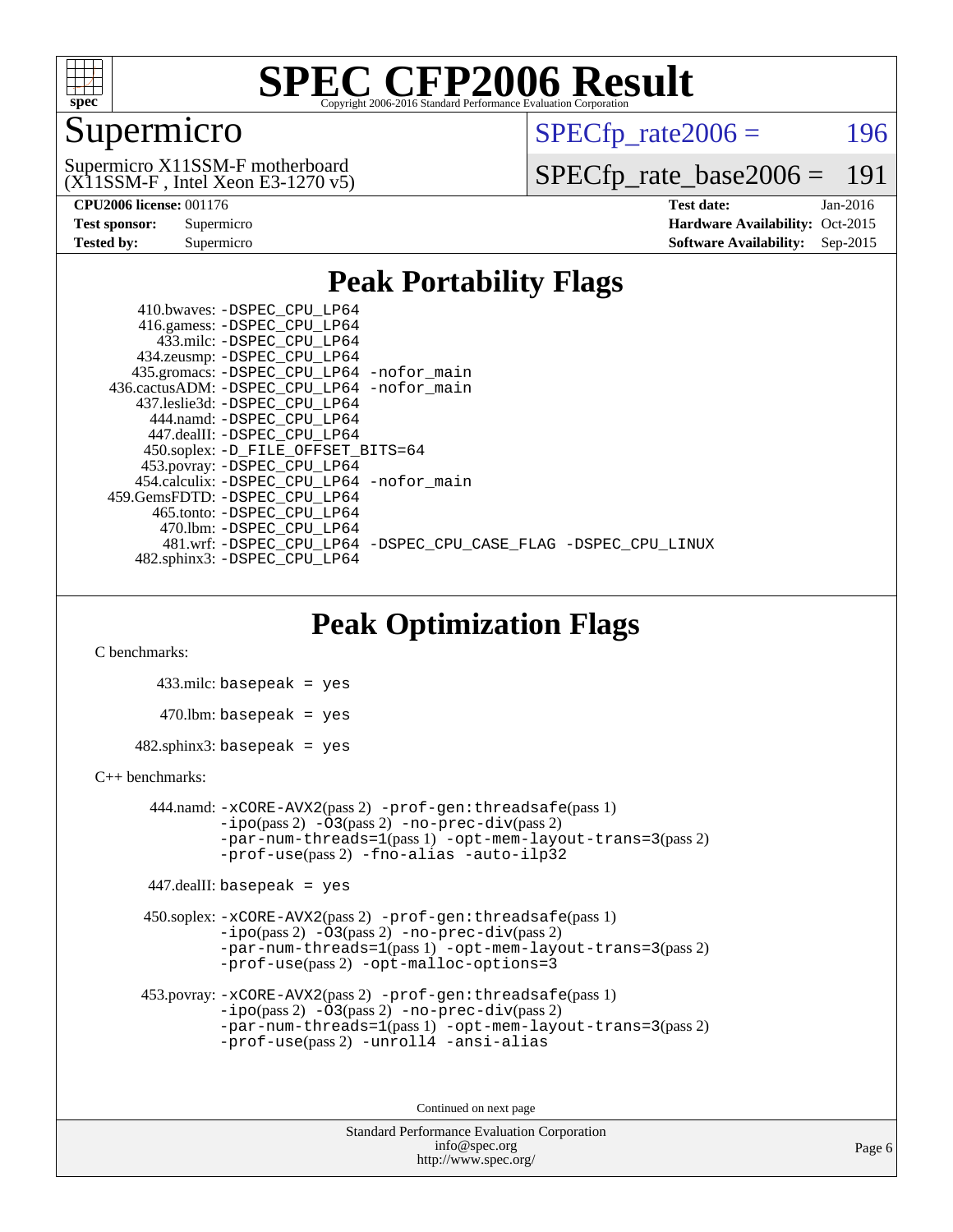

### Supermicro

 $SPECTp\_rate2006 = 196$ 

(X11SSM-F , Intel Xeon E3-1270 v5) Supermicro X11SSM-F motherboard

[SPECfp\\_rate\\_base2006 =](http://www.spec.org/auto/cpu2006/Docs/result-fields.html#SPECfpratebase2006) 191

**[CPU2006 license:](http://www.spec.org/auto/cpu2006/Docs/result-fields.html#CPU2006license)** 001176 **[Test date:](http://www.spec.org/auto/cpu2006/Docs/result-fields.html#Testdate)** Jan-2016 **[Test sponsor:](http://www.spec.org/auto/cpu2006/Docs/result-fields.html#Testsponsor)** Supermicro Supermicro **[Hardware Availability:](http://www.spec.org/auto/cpu2006/Docs/result-fields.html#HardwareAvailability)** Oct-2015 **[Tested by:](http://www.spec.org/auto/cpu2006/Docs/result-fields.html#Testedby)** Supermicro **Supermicro [Software Availability:](http://www.spec.org/auto/cpu2006/Docs/result-fields.html#SoftwareAvailability)** Sep-2015

## **[Peak Optimization Flags \(Continued\)](http://www.spec.org/auto/cpu2006/Docs/result-fields.html#PeakOptimizationFlags)**

[Fortran benchmarks](http://www.spec.org/auto/cpu2006/Docs/result-fields.html#Fortranbenchmarks):

 $410.bwaves: basepeak = yes$  416.gamess: [-xCORE-AVX2](http://www.spec.org/cpu2006/results/res2016q1/cpu2006-20160111-38647.flags.html#user_peakPASS2_FFLAGSPASS2_LDFLAGS416_gamess_f-xAVX2_5f5fc0cbe2c9f62c816d3e45806c70d7)(pass 2) [-prof-gen:threadsafe](http://www.spec.org/cpu2006/results/res2016q1/cpu2006-20160111-38647.flags.html#user_peakPASS1_FFLAGSPASS1_LDFLAGS416_gamess_prof_gen_21a26eb79f378b550acd7bec9fe4467a)(pass 1) [-ipo](http://www.spec.org/cpu2006/results/res2016q1/cpu2006-20160111-38647.flags.html#user_peakPASS2_FFLAGSPASS2_LDFLAGS416_gamess_f-ipo)(pass 2) [-O3](http://www.spec.org/cpu2006/results/res2016q1/cpu2006-20160111-38647.flags.html#user_peakPASS2_FFLAGSPASS2_LDFLAGS416_gamess_f-O3)(pass 2) [-no-prec-div](http://www.spec.org/cpu2006/results/res2016q1/cpu2006-20160111-38647.flags.html#user_peakPASS2_FFLAGSPASS2_LDFLAGS416_gamess_f-no-prec-div)(pass 2) [-par-num-threads=1](http://www.spec.org/cpu2006/results/res2016q1/cpu2006-20160111-38647.flags.html#user_peakPASS1_FFLAGSPASS1_LDFLAGS416_gamess_par_num_threads_786a6ff141b4e9e90432e998842df6c2)(pass 1) [-prof-use](http://www.spec.org/cpu2006/results/res2016q1/cpu2006-20160111-38647.flags.html#user_peakPASS2_FFLAGSPASS2_LDFLAGS416_gamess_prof_use_bccf7792157ff70d64e32fe3e1250b55)(pass 2) [-unroll2](http://www.spec.org/cpu2006/results/res2016q1/cpu2006-20160111-38647.flags.html#user_peakOPTIMIZE416_gamess_f-unroll_784dae83bebfb236979b41d2422d7ec2) [-inline-level=0](http://www.spec.org/cpu2006/results/res2016q1/cpu2006-20160111-38647.flags.html#user_peakOPTIMIZE416_gamess_f-inline-level_318d07a09274ad25e8d15dbfaa68ba50) [-scalar-rep-](http://www.spec.org/cpu2006/results/res2016q1/cpu2006-20160111-38647.flags.html#user_peakOPTIMIZE416_gamess_f-disablescalarrep_abbcad04450fb118e4809c81d83c8a1d) 434.zeusmp: basepeak = yes 437.leslie3d: basepeak = yes 459.GemsFDTD: basepeak = yes 465.tonto: [-xCORE-AVX2](http://www.spec.org/cpu2006/results/res2016q1/cpu2006-20160111-38647.flags.html#user_peakPASS2_FFLAGSPASS2_LDFLAGS465_tonto_f-xAVX2_5f5fc0cbe2c9f62c816d3e45806c70d7)(pass 2) [-prof-gen:threadsafe](http://www.spec.org/cpu2006/results/res2016q1/cpu2006-20160111-38647.flags.html#user_peakPASS1_FFLAGSPASS1_LDFLAGS465_tonto_prof_gen_21a26eb79f378b550acd7bec9fe4467a)(pass 1)  $-ipo(pass 2)$  $-ipo(pass 2)$   $-03(pass 2)$   $-no-prec-div(pass 2)$  $-no-prec-div(pass 2)$ [-par-num-threads=1](http://www.spec.org/cpu2006/results/res2016q1/cpu2006-20160111-38647.flags.html#user_peakPASS1_FFLAGSPASS1_LDFLAGS465_tonto_par_num_threads_786a6ff141b4e9e90432e998842df6c2)(pass 1) [-prof-use](http://www.spec.org/cpu2006/results/res2016q1/cpu2006-20160111-38647.flags.html#user_peakPASS2_FFLAGSPASS2_LDFLAGS465_tonto_prof_use_bccf7792157ff70d64e32fe3e1250b55)(pass 2) [-unroll4](http://www.spec.org/cpu2006/results/res2016q1/cpu2006-20160111-38647.flags.html#user_peakOPTIMIZE465_tonto_f-unroll_4e5e4ed65b7fd20bdcd365bec371b81f) [-auto](http://www.spec.org/cpu2006/results/res2016q1/cpu2006-20160111-38647.flags.html#user_peakOPTIMIZE465_tonto_f-auto) [-inline-calloc](http://www.spec.org/cpu2006/results/res2016q1/cpu2006-20160111-38647.flags.html#user_peakOPTIMIZE465_tonto_f-inline-calloc) [-opt-malloc-options=3](http://www.spec.org/cpu2006/results/res2016q1/cpu2006-20160111-38647.flags.html#user_peakOPTIMIZE465_tonto_f-opt-malloc-options_13ab9b803cf986b4ee62f0a5998c2238) [Benchmarks using both Fortran and C](http://www.spec.org/auto/cpu2006/Docs/result-fields.html#BenchmarksusingbothFortranandC): 435.gromacs: [-xCORE-AVX2](http://www.spec.org/cpu2006/results/res2016q1/cpu2006-20160111-38647.flags.html#user_peakPASS2_CFLAGSPASS2_FFLAGSPASS2_LDFLAGS435_gromacs_f-xAVX2_5f5fc0cbe2c9f62c816d3e45806c70d7)(pass 2) [-prof-gen:threadsafe](http://www.spec.org/cpu2006/results/res2016q1/cpu2006-20160111-38647.flags.html#user_peakPASS1_CFLAGSPASS1_FFLAGSPASS1_LDFLAGS435_gromacs_prof_gen_21a26eb79f378b550acd7bec9fe4467a)(pass 1) [-ipo](http://www.spec.org/cpu2006/results/res2016q1/cpu2006-20160111-38647.flags.html#user_peakPASS2_CFLAGSPASS2_FFLAGSPASS2_LDFLAGS435_gromacs_f-ipo)(pass 2) [-O3](http://www.spec.org/cpu2006/results/res2016q1/cpu2006-20160111-38647.flags.html#user_peakPASS2_CFLAGSPASS2_FFLAGSPASS2_LDFLAGS435_gromacs_f-O3)(pass 2) [-no-prec-div](http://www.spec.org/cpu2006/results/res2016q1/cpu2006-20160111-38647.flags.html#user_peakPASS2_CFLAGSPASS2_FFLAGSPASS2_LDFLAGS435_gromacs_f-no-prec-div)(pass 2) [-par-num-threads=1](http://www.spec.org/cpu2006/results/res2016q1/cpu2006-20160111-38647.flags.html#user_peakPASS1_CFLAGSPASS1_FFLAGSPASS1_LDFLAGS435_gromacs_par_num_threads_786a6ff141b4e9e90432e998842df6c2)(pass 1) [-opt-mem-layout-trans=3](http://www.spec.org/cpu2006/results/res2016q1/cpu2006-20160111-38647.flags.html#user_peakPASS2_CFLAGS435_gromacs_f-opt-mem-layout-trans_a7b82ad4bd7abf52556d4961a2ae94d5)(pass 2) [-prof-use](http://www.spec.org/cpu2006/results/res2016q1/cpu2006-20160111-38647.flags.html#user_peakPASS2_CFLAGSPASS2_FFLAGSPASS2_LDFLAGS435_gromacs_prof_use_bccf7792157ff70d64e32fe3e1250b55)(pass 2) [-opt-prefetch](http://www.spec.org/cpu2006/results/res2016q1/cpu2006-20160111-38647.flags.html#user_peakOPTIMIZE435_gromacs_f-opt-prefetch) [-auto-ilp32](http://www.spec.org/cpu2006/results/res2016q1/cpu2006-20160111-38647.flags.html#user_peakCOPTIMIZE435_gromacs_f-auto-ilp32)  $436.cactusADM:basepeak = yes$  454.calculix: basepeak = yes  $481.$ wrf: basepeak = yes The flags files that were used to format this result can be browsed at <http://www.spec.org/cpu2006/flags/Intel-ic16.0-official-linux64.html> <http://www.spec.org/cpu2006/flags/Supermicro-Platform-Settings-V1.2-revH.html>

You can also download the XML flags sources by saving the following links: <http://www.spec.org/cpu2006/flags/Intel-ic16.0-official-linux64.xml> <http://www.spec.org/cpu2006/flags/Supermicro-Platform-Settings-V1.2-revH.xml>